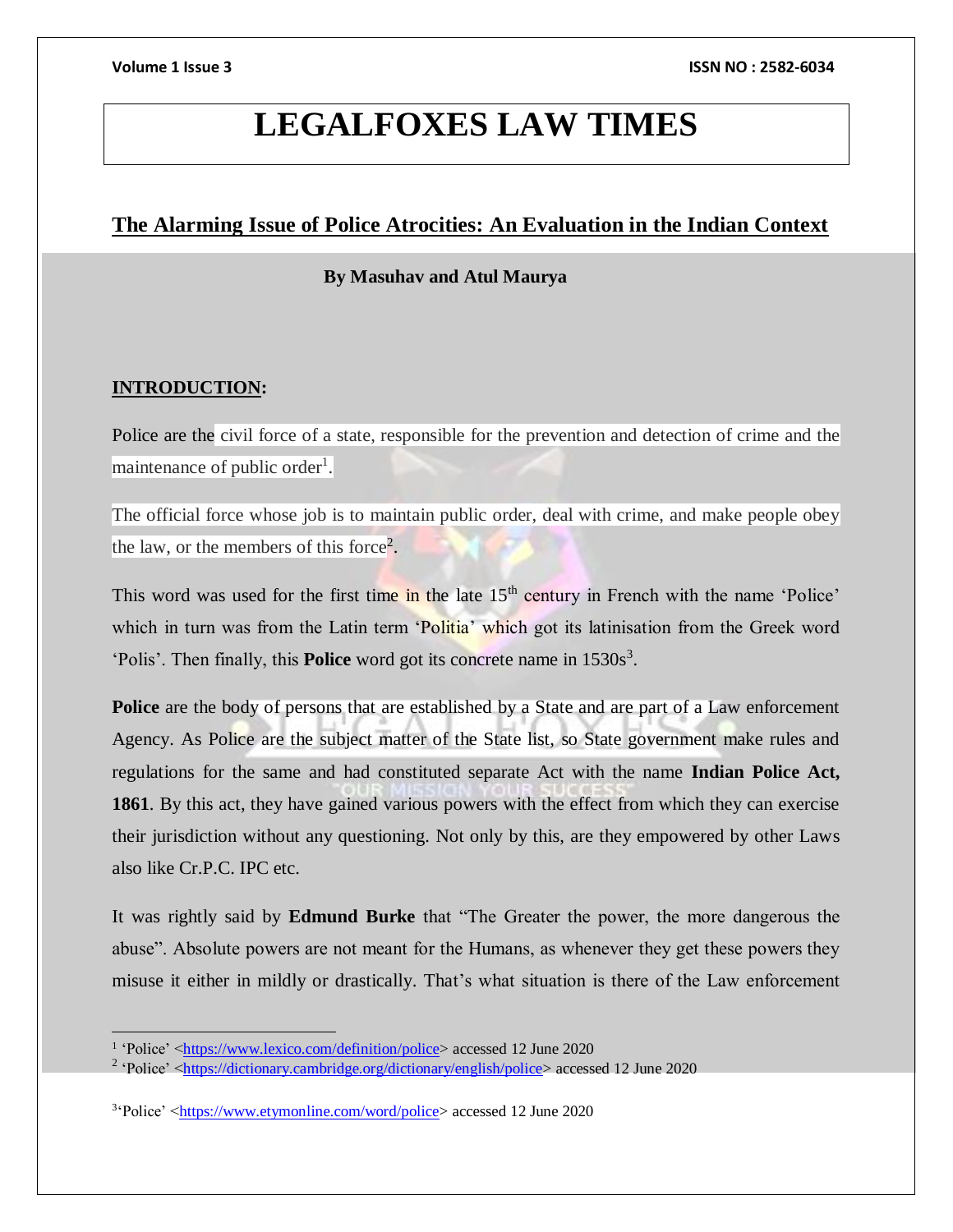agency i.e. Police. They have got immense power with some sort of restrictions which finds its existence only theoretically not practically.

The famed and illustrious example of their abuse of powers is **POLICE BRUTALITY.** This article is all about the consequences of their abuse of powers on the lives of the people. Basically, in this article we will be discussing about the Chronicles, Need & Importance, their acts in current scenarios and various instances with the help of stats.

#### **CHRONICLES:**

The History of Police can be traced back from the ancient Greeks, Romans, Persians, India, and France etc. This is not that concept which has developed overnight. It was having its existence in other forms in the society with limited powers or negligible powers. Their need got emerged when crime, criminals, corruption and other things started evolving in the society with the rapid speed. Then after people living in the society found the need to develop this office in legally and broadly and endorse them with such powers by the help of which they can control these acts and also those persons who go beyond the moral and ethics of the society and violate the Laws made by the $m<sup>4</sup>$ .

When we look upon to the **ancient Greece**, there the police were acting as the slaves for the Magistrates. They were those slaves who were publicly owned. During the Greco-Persian war, many Scythian slaves were imposed with some powers to maintain peace andorder and also public gatherings .These police were appointed from the lower classes as they have to do the **LIST SEE OF BESSIE** work of slaves or freedmen.

Then looking upon to the **ancient Romans**, they were having army instead of police organization that work for the security purpose. Whenever they need extra security they call some persons from the cities and they look after it. The initial stage of establishing the police organization was initiated by **Augustus** during 7 B.C.E. He divided city of Rome into 14 regions (wards) consisting of 7 squads of 1000 men which were called **vigiles**. These vigiles maintain

 $\overline{a}$ 4

The History of Policing in the West (Britannica) [<https://www.britannica.com/topic/police/The-history-of](https://www.britannica.com/topic/police/The-history-of-policing-in-the-West)[policing-in-the-West>](https://www.britannica.com/topic/police/The-history-of-policing-in-the-West) accessed 13 June 2020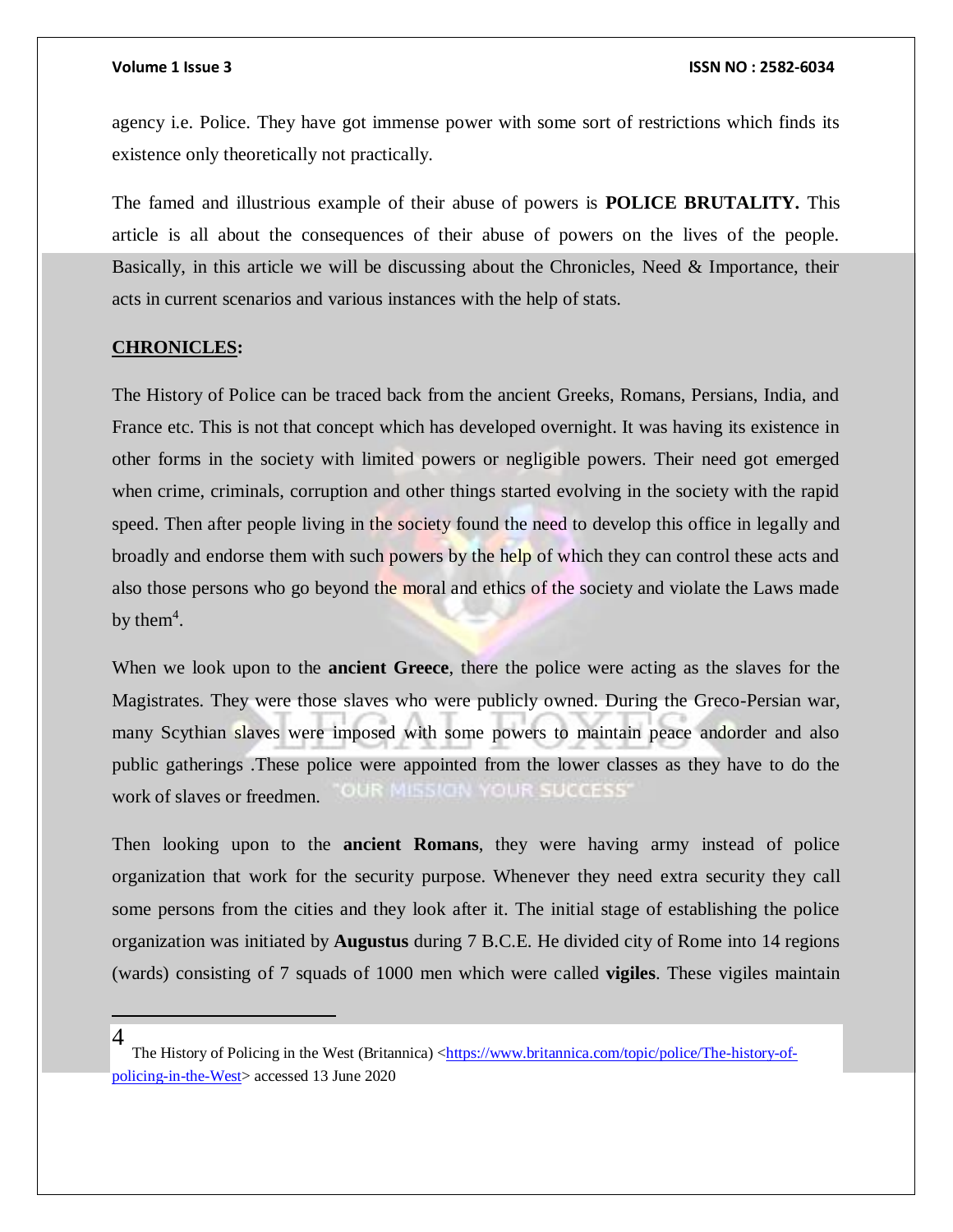$\overline{a}$ 

#### **Volume 1 Issue 3 ISSN NO : 2582-6034**

tranquility, prevent and apprehend thieves and robbers and more. These vigiles were there only for performing frivolous purpose. The serious offences were handled by the urban cohorts and vigiles assist them particularly. These vigiles was the initial form of Police.

In the **ancient Israel**, for especially urban areas some officials have the duty of guarding the king's person, supervise the public works & execute orders of the court. Besides the town'sofficials,tribes' officials were also there.

In **ancient Egypt,** the law enforcement agency finds its root from the time of the Old Kingdom Period. That time, this office was named as 'Judge Commandant of the police' during IV dynasty. At the Middle Kingdom Period, a professional police force was created to enforce the Law. This force was reformed on the New Kingdom Period. The Police officers must work as court bailiffs, interrogators, and also administer those punishments that are handed over by the Judge<sup>5</sup>. Moreover, they also perform the special function of guarding temples, tombs and peace during festivals.

In **ancient Persia**, the Persian Empires were having structured police forces. In the city of Persia, each ward was under the control of Superintendent of Police that were known by the name Kuipan. They were also assigned to carry on their duty as Prosecutors and execute punishments granted by the courts<sup>6</sup>.

The **French Policing System** has its root from the growth of the military GendarmarieNationale and the civilian police national. The development of the police organizations can be traced back from the Revolution, ancient Regime &Napoleonic era. The police system that was developed by the Napoleons' in their efforts to centralize the state is still the basic structure of police system in France. Major development took place in France in this system during  $19<sup>th</sup>$  century<sup>7</sup>.

<sup>7</sup>P J Stead, 'Police of France' (1983) 94633 < $\frac{https://www.ncjrs.gov/App/Publications/abstract.aspx?ID=94633>$ accessed 13 June 2020

<sup>&</sup>lt;sup>5</sup> [Joshua J. Mark,](https://www.ancient.eu/user/JPryst/) Police in Ancient Egypt (Ancient, 21 July 2017) [<https://www.ancient.eu/article/1104/police-in](https://www.ancient.eu/article/1104/police-in-ancient-egypt/)[ancient-egypt/>](https://www.ancient.eu/article/1104/police-in-ancient-egypt/) accessed 13 June 2020

<sup>6</sup> The Laws of Ancient Persians, [<http://www.parstimes.com/law/ancient\\_persia\\_laws.html>](http://www.parstimes.com/law/ancient_persia_laws.html) accessed 14 June 2020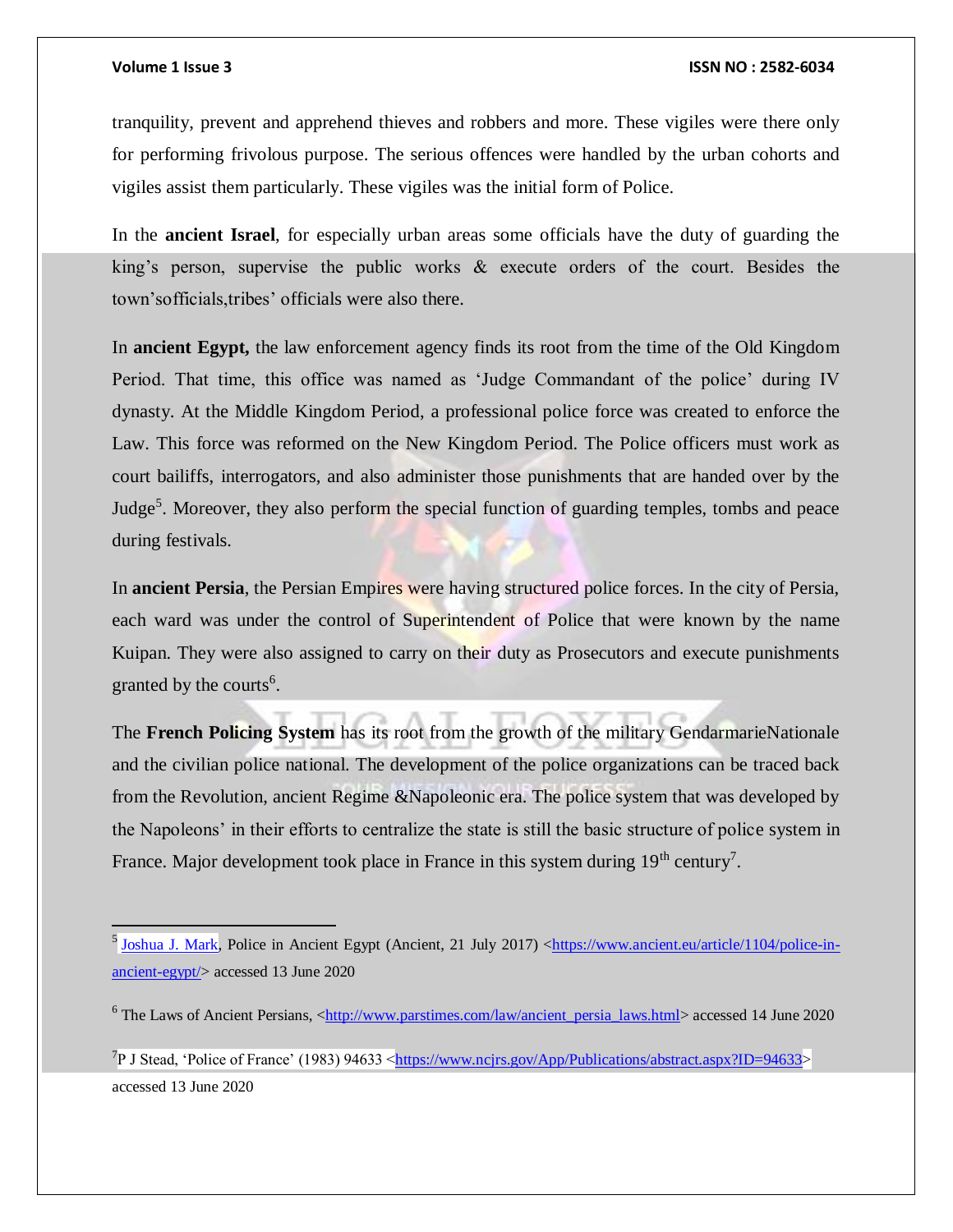Earlier in **USA**, the two forms were there, based on which policing system was relied. One was communal and other informal. The person assigned through communalget petty works to do. They do not have connection with controlling serious offences. Then the first Police force established in North America was Night Watchmen in the year 1631 in Boston and New Amsterdam in 1647<sup>8</sup>. These Night Watchmen were supervised by the constables. As Urbanization was increasing at the rapid pace so this concept of Night watchmen rendered useless<sup>9</sup>. So, finally in the year 1838, the first publicly funded organized police force was established in Boston.

Coming on to the **History of policing in England**, at the beginning there were rule of Anglo-Saxon Kings who directed the people living in towns to keep Peace and must see that no one breaks the Law .If someone does it then they catch that felon and punishes him by imposing fines. As society grew, population also got increased which on a quick pace increased crime and other criminal activities<sup>10</sup>. The Superior authority made the body of person viz. Constables who were not on the paid basis. They hold the office only for one year. Then, suddenly the regime of unemployment hit the groups of London, which consequently increased the crime rate. Finally, the well- organized police system was introduced in England as all previous concepts of Constables and Night-Watchmen have become obsolete. In the year 1829, the first modern police force was formed in England by **Sir Robert Peel<sup>11</sup>** .

### 8

[James A. Conser,](https://www.google.co.in/search?tbo=p&tbm=bks&q=inauthor:%22James+A.+Conser%22) [Gregory D. Russell,](https://www.google.co.in/search?tbo=p&tbm=bks&q=inauthor:%22Gregory+D.+Russell%22) [Terry E. Gingerich,](https://www.google.co.in/search?tbo=p&tbm=bks&q=inauthor:%22Terry+E.+Gingerich%22) [Rebecca Paynich:](https://www.google.co.in/search?tbo=p&tbm=bks&q=inauthor:%22Rebecca+Paynich%22) *Law Enforcement in the United* 

*States* (2nd edition, Jones and Bartlett 2005)

<sup>9</sup> [OLIVIA B. WAXMAN,](https://time.com/author/olivia-b-waxman/) 'how the US got its Police' (TIME, 18 May 2017) [<https://time.com/4779112/police](https://time.com/4779112/police-history-origins/)[history-origins/>](https://time.com/4779112/police-history-origins/) accessed 15 June 2020

 $10$ Tim Lambert 'A brief history of the Police in

Britain'[<http://www.localhistories.org/police.html#:~:text=The%20first%20modern%20police%20force,Bobbies%2](http://www.localhistories.org/police.html#:~:text=The%20first%20modern%20police%20force,Bobbies%20or%20Peelers%20after%20him.&text=Constable%20Joseph%20Grantham%20was%20the,killed%20on%20duty%20in%201830.) [0or%20Peelers%20after%20him.&text=Constable%20Joseph%20Grantham%20was%20the,killed%20on%20duty](http://www.localhistories.org/police.html#:~:text=The%20first%20modern%20police%20force,Bobbies%20or%20Peelers%20after%20him.&text=Constable%20Joseph%20Grantham%20was%20the,killed%20on%20duty%20in%201830.) [%20in%201830.>](http://www.localhistories.org/police.html#:~:text=The%20first%20modern%20police%20force,Bobbies%20or%20Peelers%20after%20him.&text=Constable%20Joseph%20Grantham%20was%20the,killed%20on%20duty%20in%201830.)

<sup>11</sup> 'Police, prison and penal reform'[<https://www.parliament.uk/about/living](https://www.parliament.uk/about/living-heritage/transformingsociety/laworder/policeprisons/overview/watchmenconstables/)[heritage/transformingsociety/laworder/policeprisons/overview/watchmenconstables/>](https://www.parliament.uk/about/living-heritage/transformingsociety/laworder/policeprisons/overview/watchmenconstables/) accessed on 15 June 2020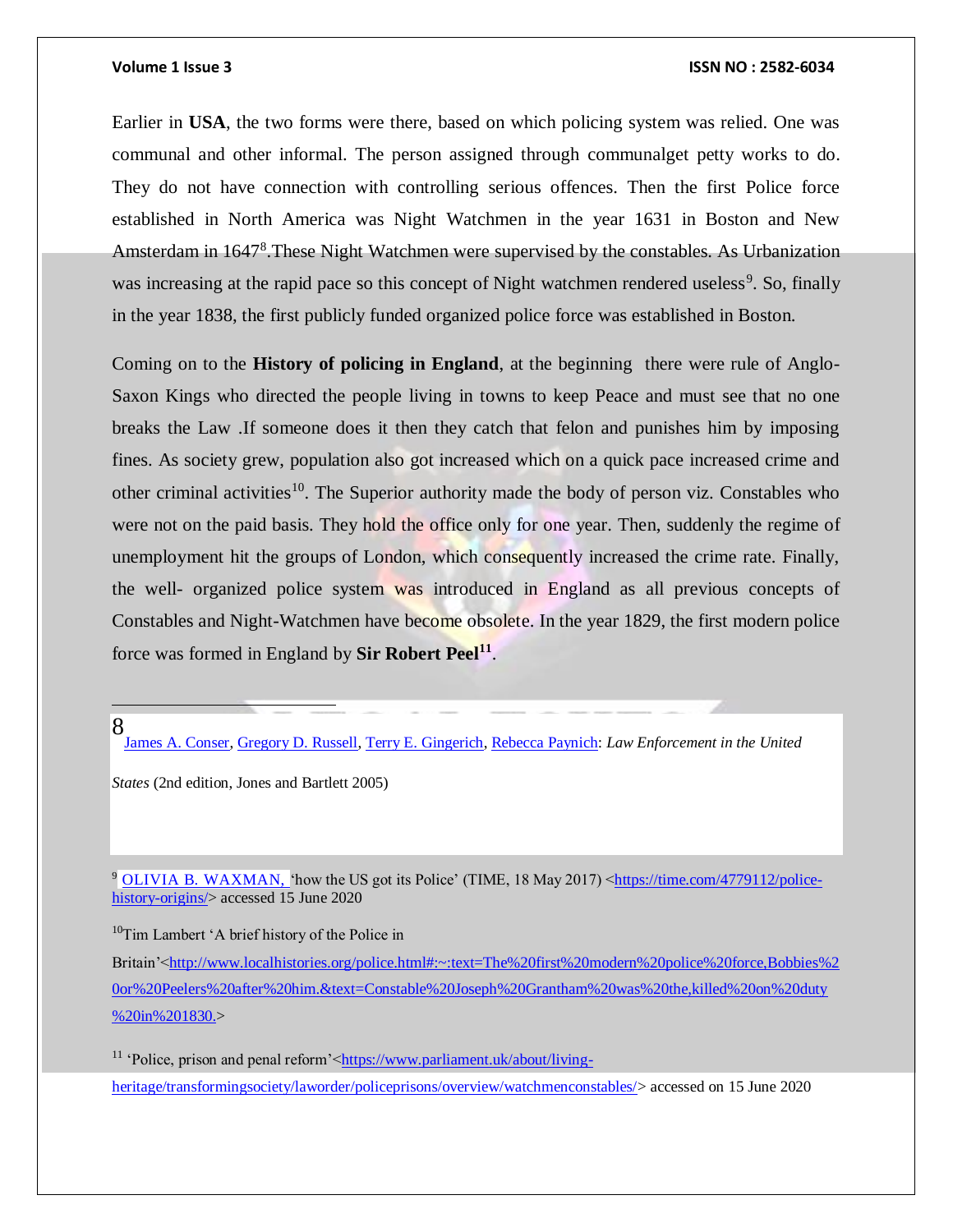#### **Volume 1 Issue 3 ISSN NO : 2582-6034**

In **ancient India**, the existence of crimes and police functions was there from the way back when Vedas were not recognized. Manu classified the crimes and also mentions that for the prevention of crimes, the police functions were prevalent. In various Empires & Kingdoms the Law enforcement agencies were there. In Hinduism, the oldest Dharma- related Text **ApastambhaDharmasutra**recommends that Kings must appoint officers or subordinate officers to protect the towns or villages from Crimes. Not only on this Dharma sutra , there were many Inscriptions & Literature from ancient India which indicates clearly that many law enforcement agency were existed during that time like of Constables, Detectives, Night-Watchmenetc.<sup>12</sup>.

During the reign of Britishers, **Lord Cornwallis** created the Police system in India. This policing was done by the Zamindars in that time under the system of Thanas.

The main purpose for developing this police system in India by the Britishers and passing the Police Act in the year 1861 was that they were astonished by the reaction of the Indian groups during 1857 Sepoy Mutiny, which led him to think over on this matter twice and resulted in the establishment of police force to prevent any future revolts against them. The police force executes the orders of the Britishers in whatever way they think to be. Mostly they use deterrent & excessive force for the execution of the order.

Permanently, when Britishers left India, then the National Police Commission took the initiative to reform the system in Modern way. But unfortunately, in the police system the political control already taken its concrete form which we can see in Anti-Sikh Riots, Babri Masjid demolition etc. where politicians by Bribe and other things used Police for their benefits. These things consequently increased Corruption midst the police force which ultimately led to structure many other abusive acts.

The numerous acts of Police in excessive exercise of their powers are mentioned further in this article $^{13}$ .

<sup>&</sup>lt;sup>12</sup>Anupam Sharma 'POLICE IN ANCIENT INDIA' (2004) pp. 101-110The Indian Journal of Political Science[<https://www.jstor.org/stable/41855800>](https://www.jstor.org/stable/41855800)accessed on 15 June 2020

<sup>13</sup> Hariharan Kumar, 'Indian police act and police reform in India' (iPleader, 6 January 2014) [<https://blog.ipleaders.in/the-indian-police-act-and-police-reform-in-](https://blog.ipleaders.in/the-indian-police-act-and-police-reform-in-india/#:~:text=The%20Indian%20Police%20Act%20was,centre%20in%20the%20year%201861.&text=This%20act%20was%20legislated%20for,establish%20its%20own%20police%20force.)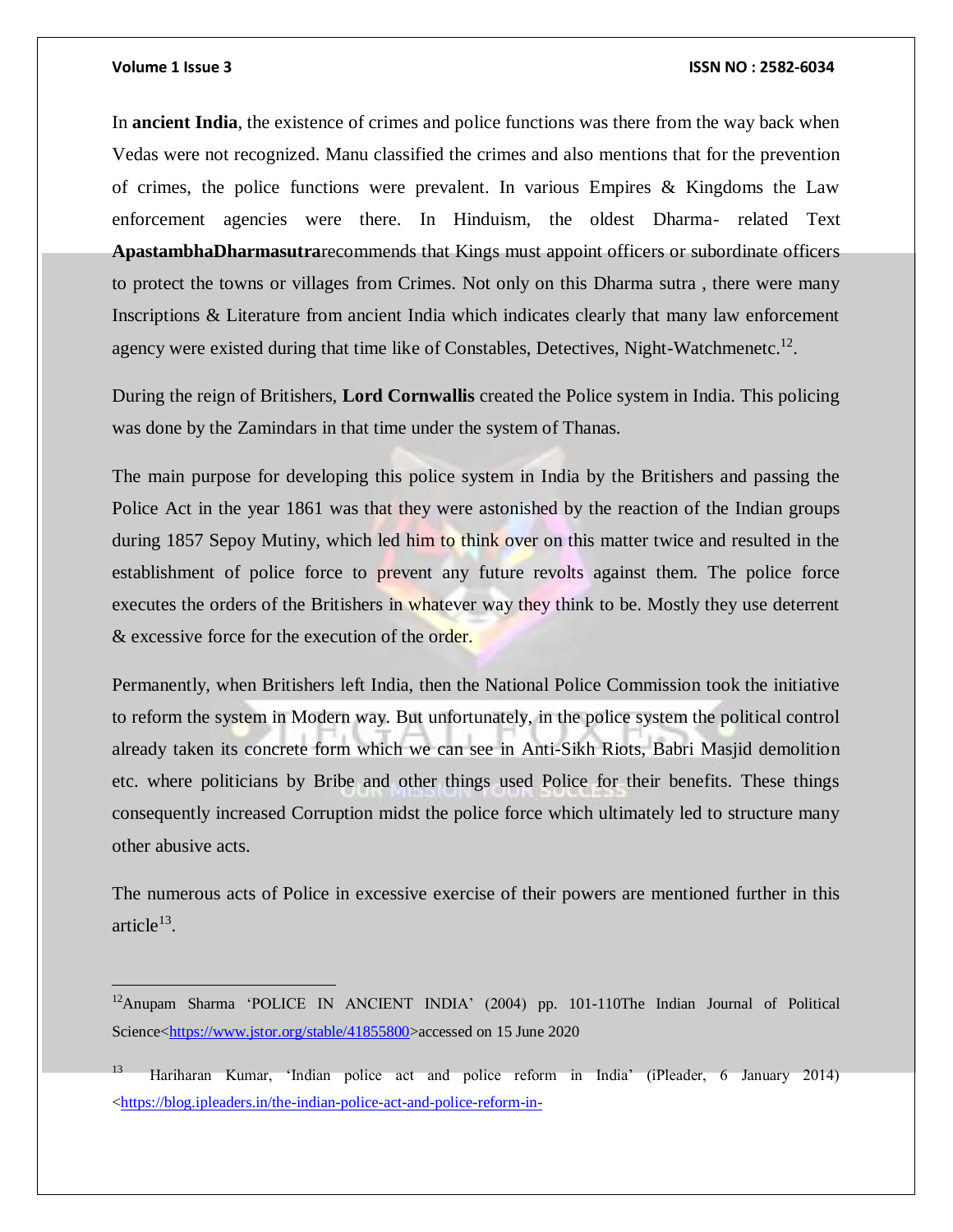$\overline{a}$ 

### **NEED AND IMPORTANCE**

As we know in our Indian Constitution, the Police are a subject of State list and according to **Article 246(2);**the State is empowered to make laws on those subject matters enumerated in List-III of the seventh schedule. There is various significance of the police force. Some are as follows:

- The important machinery that preserve and enforce the law.
- Authority that are specially designed to maintain Law and order.
- Protects the state from internal and external disturbance.
- Body that are trained for preventing Crimes and other wrong activities.
- Body of persons that not only have administrative functions to exercise but also have judicial functions.
- Protect the people and property from the person having bad disposition and intent.
- The lawful authority that create deterrence over the felons or criminals so that they don't commit any such type of criminal acts or any wrongs in the Future.
- The authority that are not only empowered but are also established by the Law to execute the orders either made by the state or by the Courts or Magistrates.
- They have right to do those acts that are meant to maintain peace or tranquility in the society, subject to some reasonable grounds.

[india/#:~:text=The%20Indian%20Police%20Act%20was,centre%20in%20the%20year%201861.&text=This%20act](https://blog.ipleaders.in/the-indian-police-act-and-police-reform-in-india/#:~:text=The%20Indian%20Police%20Act%20was,centre%20in%20the%20year%201861.&text=This%20act%20was%20legislated%20for,establish%20its%20own%20police%20force.) [%20was%20legislated%20for,establish%20its%20own%20police%20force.>](https://blog.ipleaders.in/the-indian-police-act-and-police-reform-in-india/#:~:text=The%20Indian%20Police%20Act%20was,centre%20in%20the%20year%201861.&text=This%20act%20was%20legislated%20for,establish%20its%20own%20police%20force.) accessed on 15 June 2020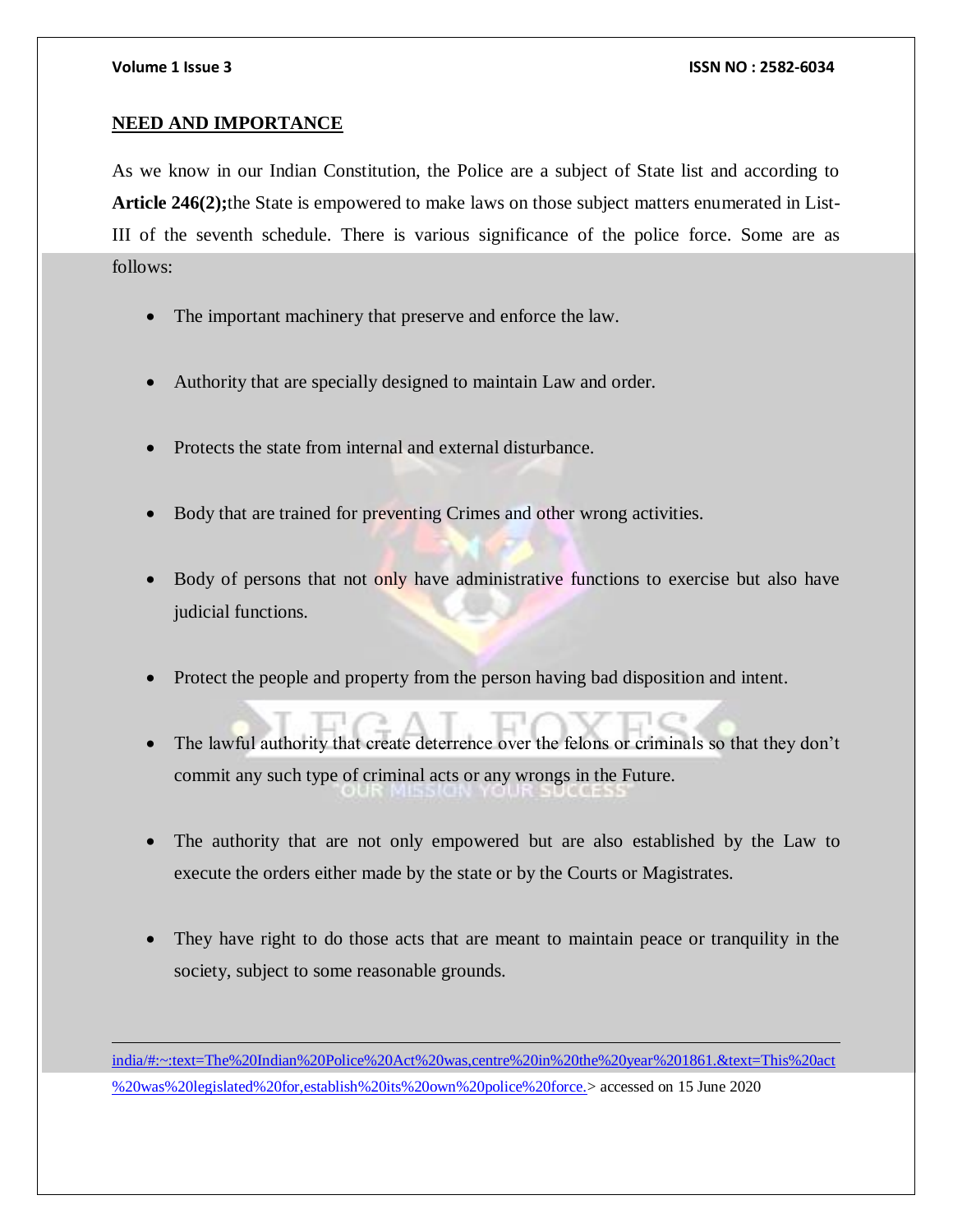- Police officers testify in Court and present the evidence in concise form.
- They arrest of those persons who in anyway breaks the law and for the same they are empowered either under Local Law, Special Law or General Law.
- Protect and preserve the Human Rights and interest of all the sections of the society.

Hence, Police not only have Administrative responsibility in addition to that they have Social responsibility too<sup>14</sup>. They are endowed with the powers prescribed by the law and the same law imposes restrictions in their area of work. For E.g. - According to **section 46 of Cr.P.C,** the police officers are responsible to make the Arrest in the ways given in the section. At the same time, **section 60A of Cr.P.C.**clearly states this fact that any Arrest that are made must be strictly executed in the ways prescribed in this code. So, here we can easily observe this fact that powers are given but restrictions are also there<sup>15</sup>.

### **INSTANCES THAT SHOOK PILLARS OF ENFORCEMENT BODY**

Above we discussed about the Duties, Functions and Importance of Police Officers. Let us discuss about the ground reality of this office. Although various powers are given and limitations are also prescribed but these limitations are sometimes prove to be just for the name sake. No practical approach is there of these restrictions. Police Atrocity is one of the ground realities of this. Police Atrocity is a societal issue which has its many kinds like making False Arrest and Wrong imprisonment, Sexual Harassment, Racial Discrimination, Wrongful Search and Seizure etc. And this we can see in many cases.

### **PRE-INDEPENDENCE ERA:**

When India was under the control of Britishers.Britishers with the help of Police force used brutish acts on Indians. The events of such acts were

 $14$ <sup>14</sup> Phani Mohan K, 'functions, roles and duties of Police' (Slideshare, 15 october, 2013)[<https://www.slideshare.net/phanis9/functions-roles-and-duties-of-police-in-general>](https://www.slideshare.net/phanis9/functions-roles-and-duties-of-police-in-general) accessed 15 June 2020

<sup>&</sup>lt;sup>15</sup> 'Role of Police' (law lessons)  $\langle \frac{https://www.lawlessons.ca/lesson-plans/4.1.role-of-the-police>accessed 15 June}$ 2020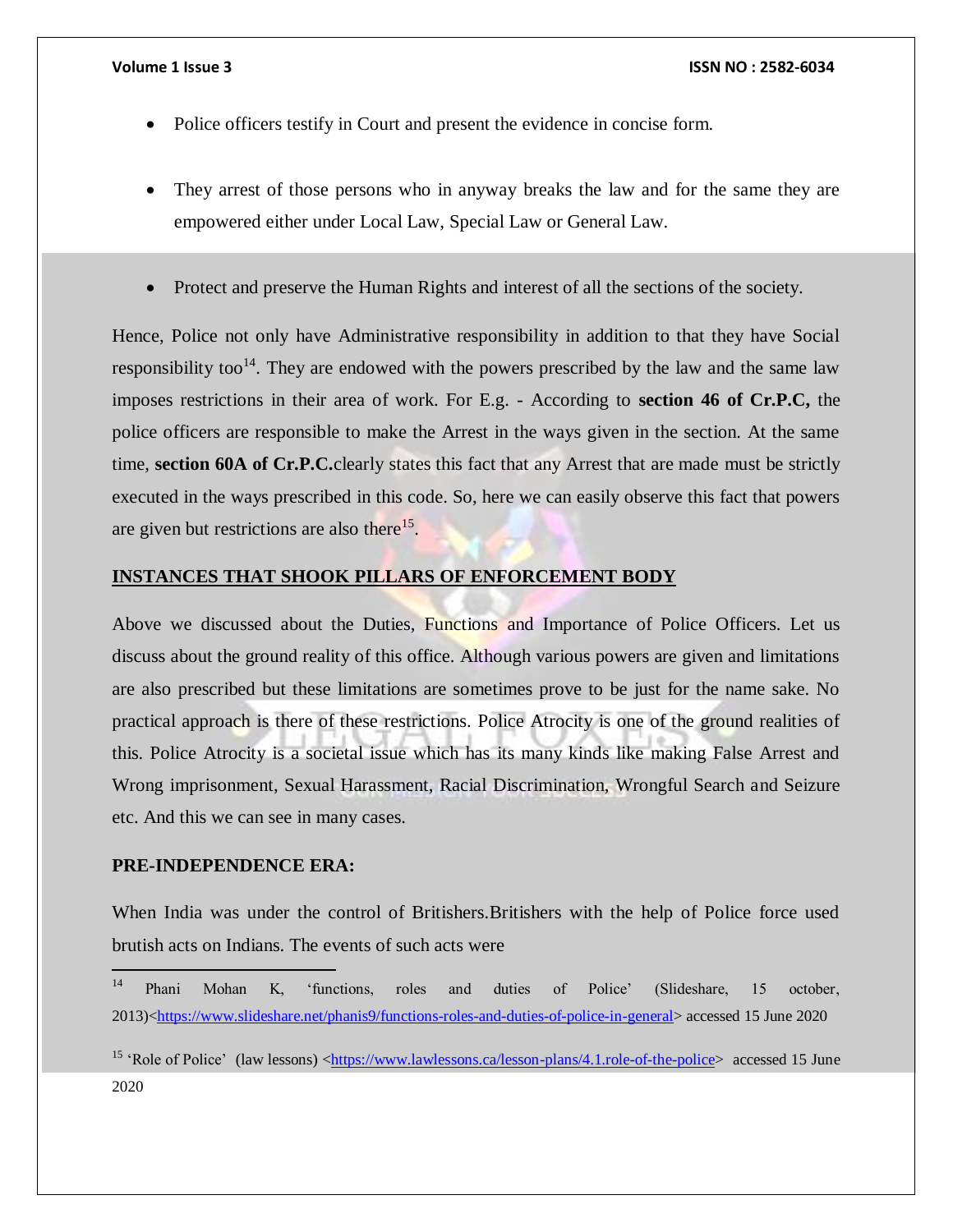#### (1)JALLIANWALA BAGH MASSACRE, 1919 -

The Police on the orders of military officer killed around 400 civilians and injured 1200 other people that are left unattended without medical support.

### (2)INDIAN INDEPENDENCE MOVEMENT, 1928 –

In Lahore, when LalaLajpatRai was leading the movement, he was savagely injured by the Police Personnel by Lathi charge which succumbed to death. No cognizance was taken on that behal $f^{16}$ .

### (3)BABU GENU DEATH, 1930 –

A Bombay Mill worker, Babu Genu was the active participant in the protest against the foreign made clothes. One day when George Frazier, cloth merchant tries to move the truck loaded with foreign made clothes, then many persons forbidden him to do the same and on that group one of the person was Babu Genu. After much fight when police managed to move the truck safely, then Babu Genu came in front of that truck to stop them but Police crushed him by a truck.

#### **POST-INDEPENDENCE ERA:**

 $\overline{a}$ 

#### **(1) Anil Yadav&Ors. v. State of Bihar (1982)2SCC195.**

This case is known by the name of Bhagalpur Blind Prisoners Case. In this case, prisoner's eye was pierced by the needle and acid was poured in them by the Police which damaged their eye sight permanently. When case came before the Supreme Court then Court held the Police Authority guilty and directed State of Bihar to pay the fine on their behalf.

#### **(2) D.K. Basu v. State of West Bengal (1997)1SCC416.**

<sup>&</sup>lt;sup>16</sup>'Last nails in the coffin of British rule': Remembering Lala Lajpat Rai on his death anniversary' (Indian Express,

<sup>17</sup> November, 2019) [<https://indianexpress.com/article/explained/british-rule-remembering-lala-lajpat-rai-on-his](https://indianexpress.com/article/explained/british-rule-remembering-lala-lajpat-rai-on-his-death-anniversary-6124363/)[death-anniversary-6124363/>](https://indianexpress.com/article/explained/british-rule-remembering-lala-lajpat-rai-on-his-death-anniversary-6124363/) accessed on 18 June 2020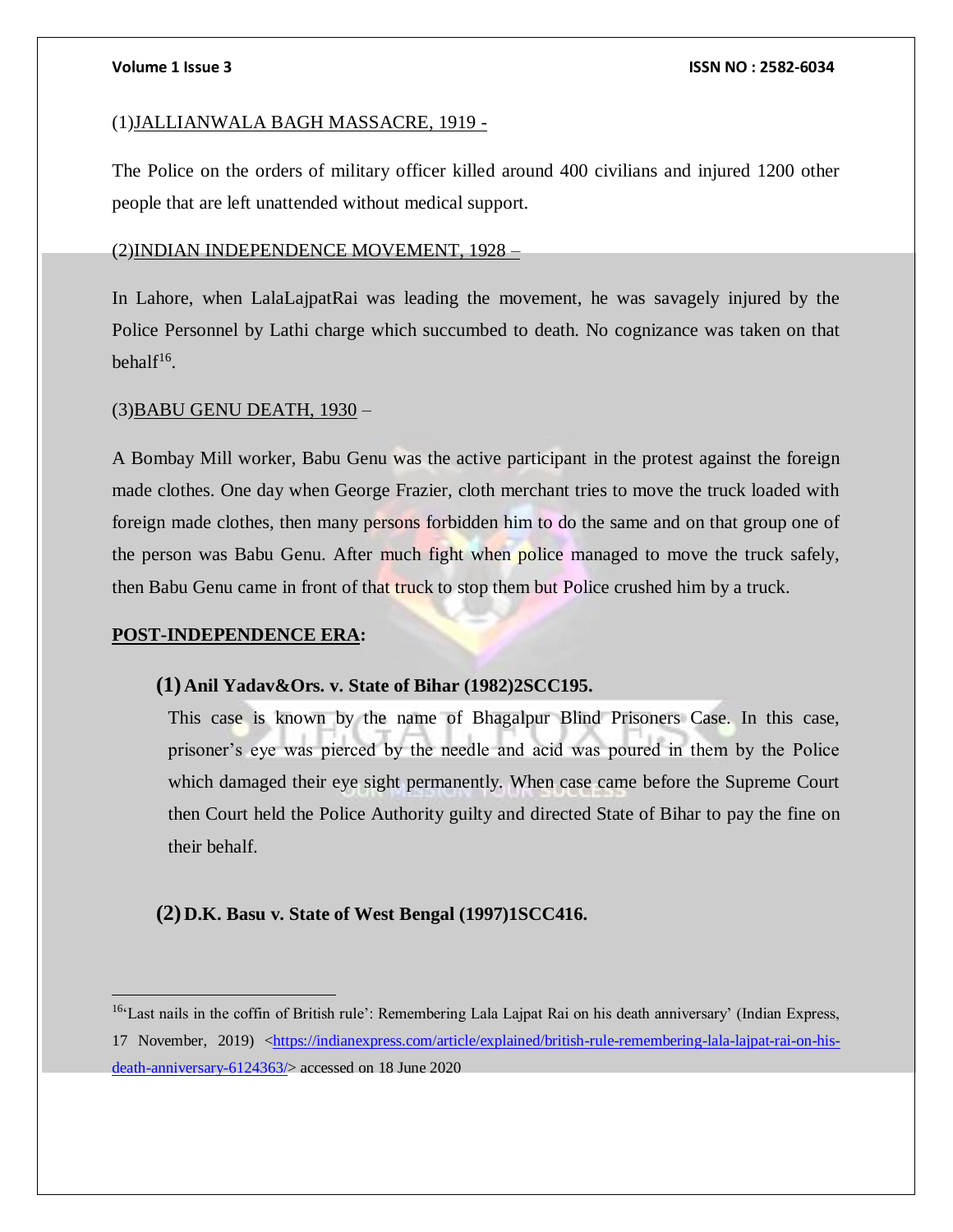D.K. Basu ,Executive Chairman of Legal Aid Services, West Bengal, an NGO wrote one letter addressing to the Chief Justice of India to grab his attention towards the increasing Custodial Violence and deaths around India. In that Letter he mentioned that this Letter must be treated as the PIL and accordingly case must be decided. Seeing the seriousness of this PIL, the Judgement of this case wrote new History. As in this, Court issued 11 guidelines and evolved Custodial Jurisprudence in cases of arrest and detention.

### **(3)ZulfikarNasir&Ors. v. State of U.P. and Ors. 2018SCC OnLine Del 12153.**

One day, during Hindu-Muslim Riots around 42-45 Muslim youth were rounded by the Provincial Armed Constabulary (PAC) packed into a truck and taken away. Few days later, their bodies were found either in Canal or in river with Gun shots. Many cases were filed by the family of deceased person residing in Hashimpura; one Mohalla in Meerut, U.P. Decision is yet to come.

### **EVALUATION REPORT:**

'The Police feel that most of the public are against them & that there is a lot of Bad Feeling'- **PETER JAMES**. This mindset causes numerous problems and not only has this there is other reasoned too that have perpetually increased the Police violence which we can see in many reports.

There are various reports or index that are released which states about the increasing cases of violence by the Police over people. They are as follows:

### **Status of Policing in India Report, 2019-**(CSDS)

| <b>State</b> | <b>Police punishes</b> | <b>Legal Trial</b> |
|--------------|------------------------|--------------------|
|              | criminal               |                    |
| <b>Bihar</b> | 60                     | 39                 |
| Gujarat      | 42                     | 58                 |
| Haryana      | 54                     | 46                 |
| Kerala       | 49                     | 51                 |
| Delhi        | 36                     | 64                 |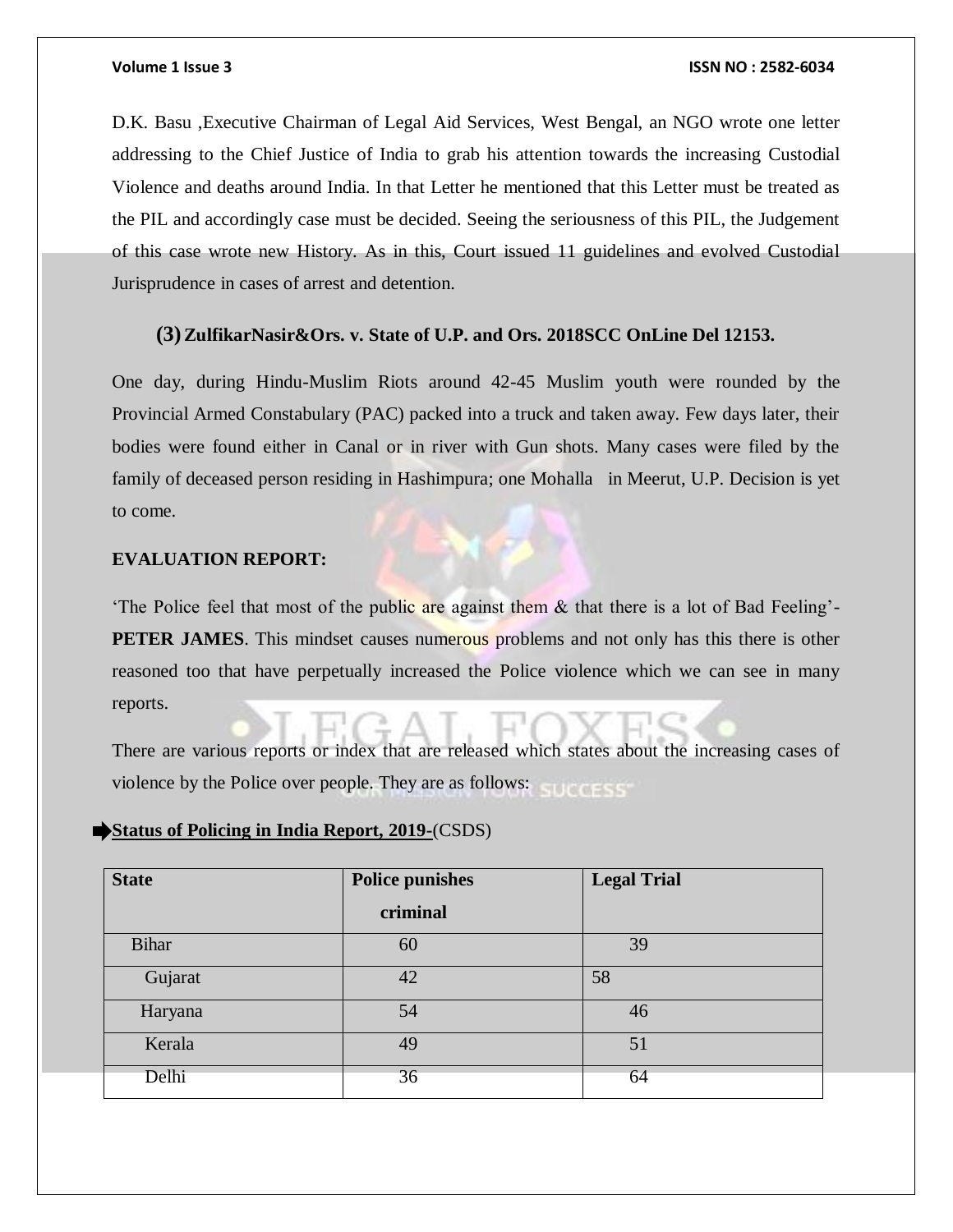| Jharkhand                                                |    |    |  |  |
|----------------------------------------------------------|----|----|--|--|
| <b>Uttar Pradesh</b>                                     | Э4 | 40 |  |  |
| Madhya Pradesh                                           | 30 | 64 |  |  |
| $\mathbf{A}$ and $\mathbf{A}$ and $\mathbf{A}$<br>$\sim$ |    |    |  |  |

All the figures are in Percentage.

# $\rightarrow$  **NHRC REPORT, MAY 2020** –

| <b>NATURE</b><br><b>OF</b> | <b>NUMBER</b><br><b>OF</b> | <b>NUMBER</b><br><b>OF</b> | <b>PENDENCY</b><br><b>AS</b> |
|----------------------------|----------------------------|----------------------------|------------------------------|
| <b>INCIDENT.</b>           | <b>CASES</b>               | <b>CASES DISPOSED</b>      | <b>ON DATE</b>               |
|                            | <b>REGISTERED</b>          |                            |                              |
| Custodial                  | 3                          |                            | 347                          |
| Death(Police)              |                            |                            |                              |
| Custodial                  | 146                        | 47                         | 3046                         |
| Death(Judicial)            |                            |                            |                              |
| in<br>Police<br>Death      | $\overline{4}$             | 14                         | 648                          |
| Encounter(Police)          |                            |                            |                              |

Not only this, when we look upon to the Monetary Compensation that is granted by the NHRC, then we will find that:

In CUSTODIAL DEATH (POLICE) in 1 case Rs.3, 00,000 was granted to the Victim. While in case of CUSTODIAL TORTURE, again in 1 case Rs.2, 00,000 was granted.

Of All States, there is **POLICE COMPLAINTS AUTHORITY (PCA) that**is made to see the Complaint against the Police done by any other Person.

Concerning this:

- Maharashtra PCA received 1490 complaints against the Police till Feb.2020.
- Haryana PCA received 681 complaints against Police in 2019.
- Assam PCA received 288 complaints against Police in 2018.

And many more.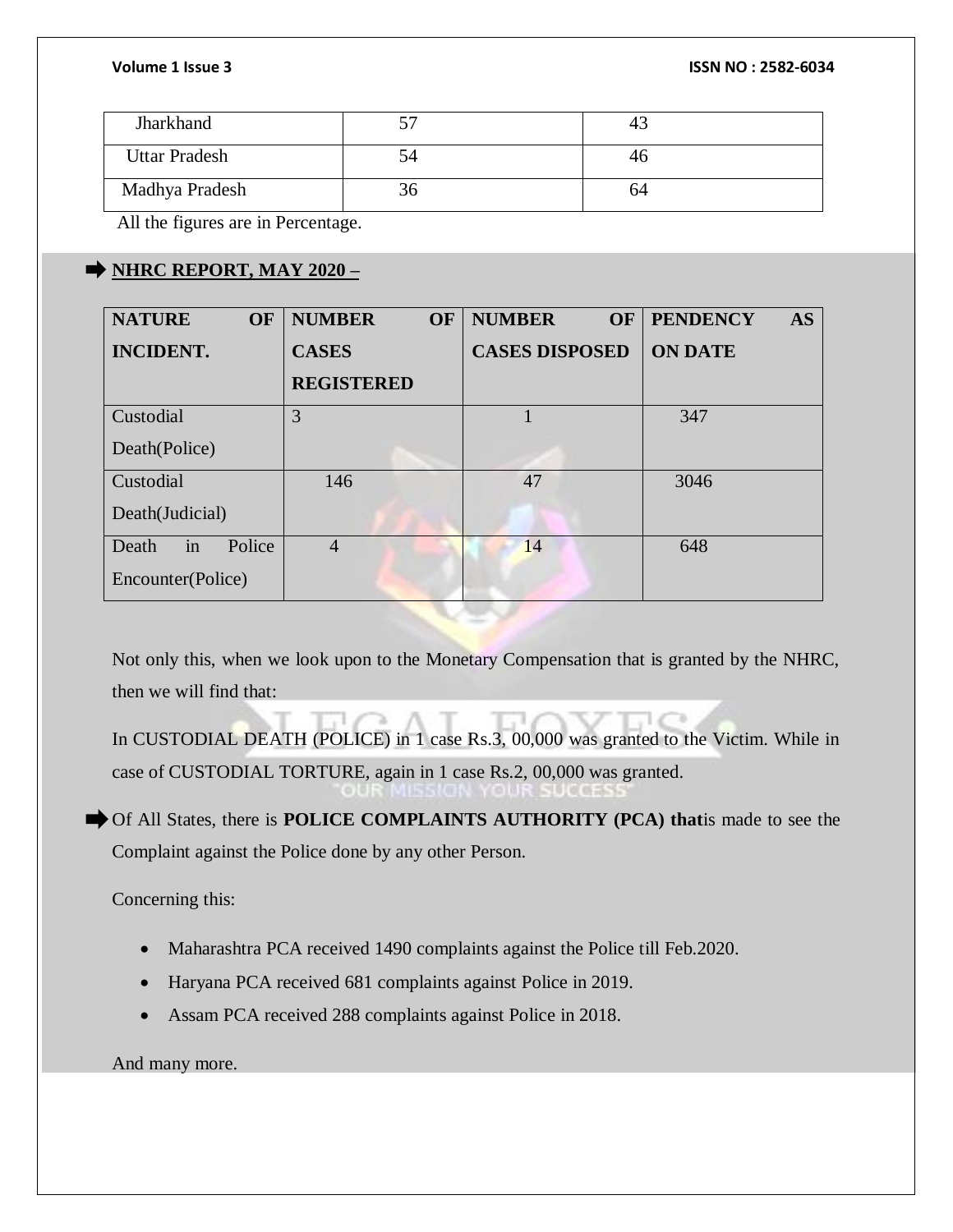Major serious steps to be taken against the Police officers to Combat this Brutality because if our savior will become savage then no one will protects us in any manner.

### **Recent events of police brutality**

As we have earlier discussed, this problem of brutal actions of police have an issue of many decades, hence we are discussing some very recent events and it shows that even in this era when we think that we are much more civilized and educated such acts are still happening. Police as a law enforcement agency they must protect the citizens and thereby preventing any unlawful activity but these events make us think again about the very purpose of Police. Not only in India but also in many other nations the police sometimes act arbitrarily. Other events were discussed earlier but now the most recent acts of it are like killing of George Floyd, police actions to enforce the lockdown, attack on property and on students of Jamia Millia Islamia University, at Jawaharlal Nehru University.

1) **Killing of George Floyd:** there was a tip to the police that someone has purchased a pack of cigarette by using a counterfeit currency;the next day George Floyd, aged 46 years, residing in Minneapolis was stopped for questioning. Police officer Derek Chauvin, a white police officer detained him, put him on the ground and then choked his neck with his knee. He continued to struggle for a least of nine minutes and kept yelling in agony "I just can't breathe". But the officer didn't listen to him and kept on pressing him; eventually he surrendered his life and died. Floyd's death follows the high-profile cases of Michael Brown in Ferguson, Missouri; Eric Garner in New York; and others that have driven the Black Lives Matter movement in recent years<sup>17</sup>.

For many, the outrage over Floyd's death also reflects years of frustration over socio-economic inequality and discrimination. This incident started nationwide protest in many cities all over United States of America around 140 cities. Even after the lockdown curfew there were many protesters on the streets of Minneapolis. On  $25<sup>th</sup>$  may he was killed and on  $26<sup>th</sup>$  the protests

### 17

George Floyd: Videos of police brutality during protests shock US' (BBC NEWS, 05 June 2020) [<https://www.bbc.com/news/world-us-canada-52932611>](https://www.bbc.com/news/world-us-canada-52932611) accessed on 15 June 2020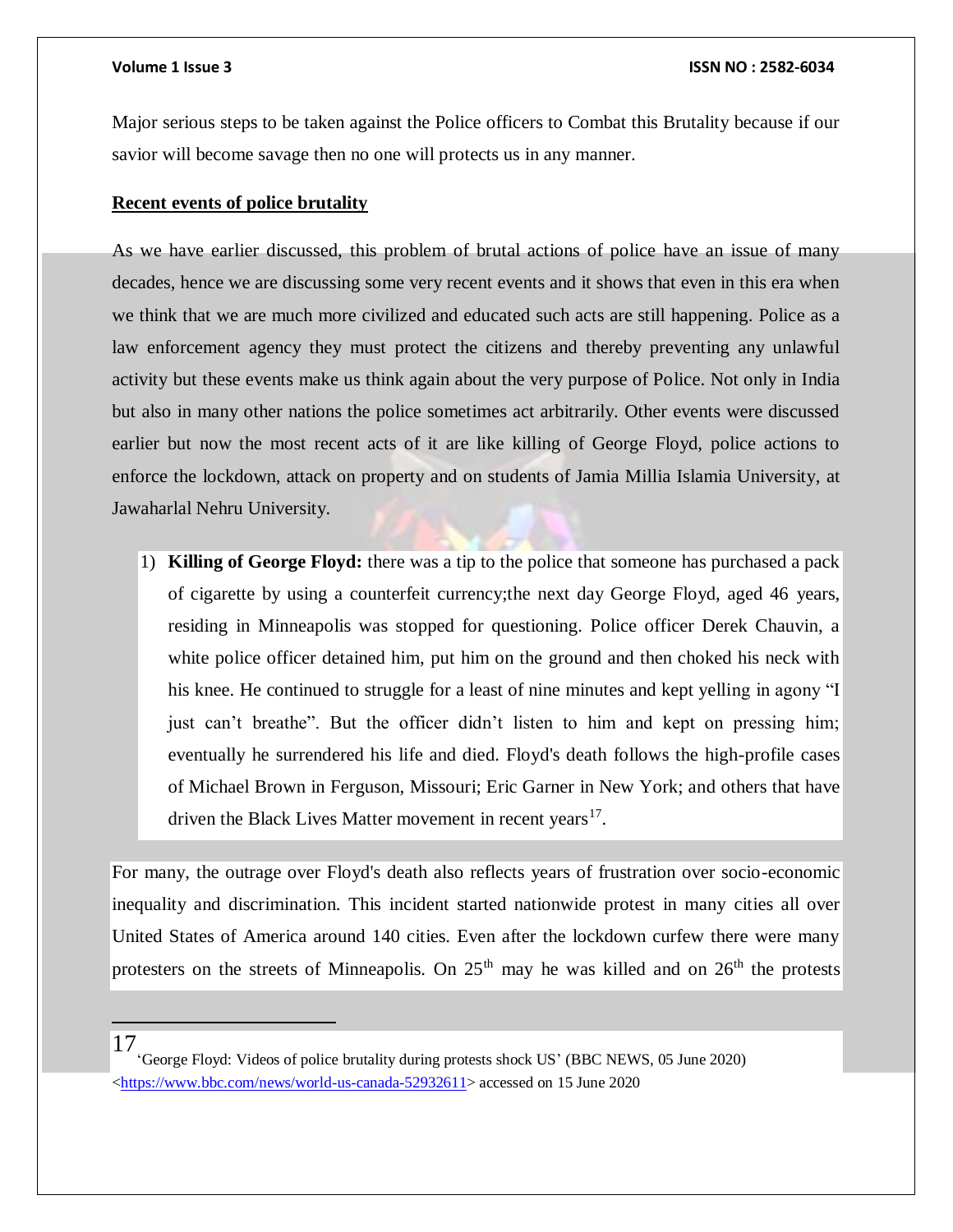started. Police officer Derek Chauvin was charged with murder and he is under trial. After 8 long days of protest George was given a final goodbye.

His death was recorded on a video which went viral, and there was a protest outside the White House. The protesters were beaten and police fired pepper balls at them to make way for President Donald Trump. In response to this, civil rights group the America Civil Liberties Union filed a lawsuit, accusing the president, the attorney general and others of violating the constitutional rights of protesters.

"When the nation's top law enforcement officer becomes complicit in the tactics of an autocrat, it chills protected speech for all of us," said ACLU official Scott Michelman, quoted by Reuters<sup>18</sup>. Floyd brother has called for police reforms and making the process the arrest much better. This incident has shook the world from within, people who are blacks now are under a threat again as even when a policeman does this to a black man what about others?<sup>19</sup>

**2) Ryan Twyman shot by Los Angeles officers:** Ryan Twyman was unarmed and was sitting in a parked car when two sheriffs' deputies approached him and fired 34 rounds and neutralized him. He was father to three, this incident happened in a time of 50 second this incident shook the pillars of law enforcement bodies and ignited outrage in people. On that very same day, police shot around 5 people in Los Angeles the only one those 5 survived and lived. "Nobody deserves to be treated like that," Tommy Twyman, Ryan's mother, said on a recent afternoon, recounting how her son liked to talk to her on the phone once a day, always a true "mama's boy". He loved sheltering dogs and dreamed of becoming a veterinarian, she said. "You took something that I'm not gonna ever get back. You robbed me."20

### 20

 Sam Levin, 'Los Angeles officers shot at Ryan Twyman 34 times. He was one of four they killed that day' (The Guardian, 15 August 2019)[<https://www.theguardian.com/us-news/2019/aug/15/police-shootings-los-angeles](https://www.theguardian.com/us-news/2019/aug/15/police-shootings-los-angeles-sheriffs-department-ryan-twyman)[sheriffs-department-ryan-twyman>](https://www.theguardian.com/us-news/2019/aug/15/police-shootings-los-angeles-sheriffs-department-ryan-twyman) accessed on 16 June 2020

 $18$  ibid

 $19.4$  timeline of the George Floyd and anti-police brutality protests' (Aljazeera, 12 June 2020) [<https://www.aljazeera.com/news/2020/06/timeline-george-floyd-protests-200610194807385.html>](https://www.aljazeera.com/news/2020/06/timeline-george-floyd-protests-200610194807385.html) accessed on 15 June 2020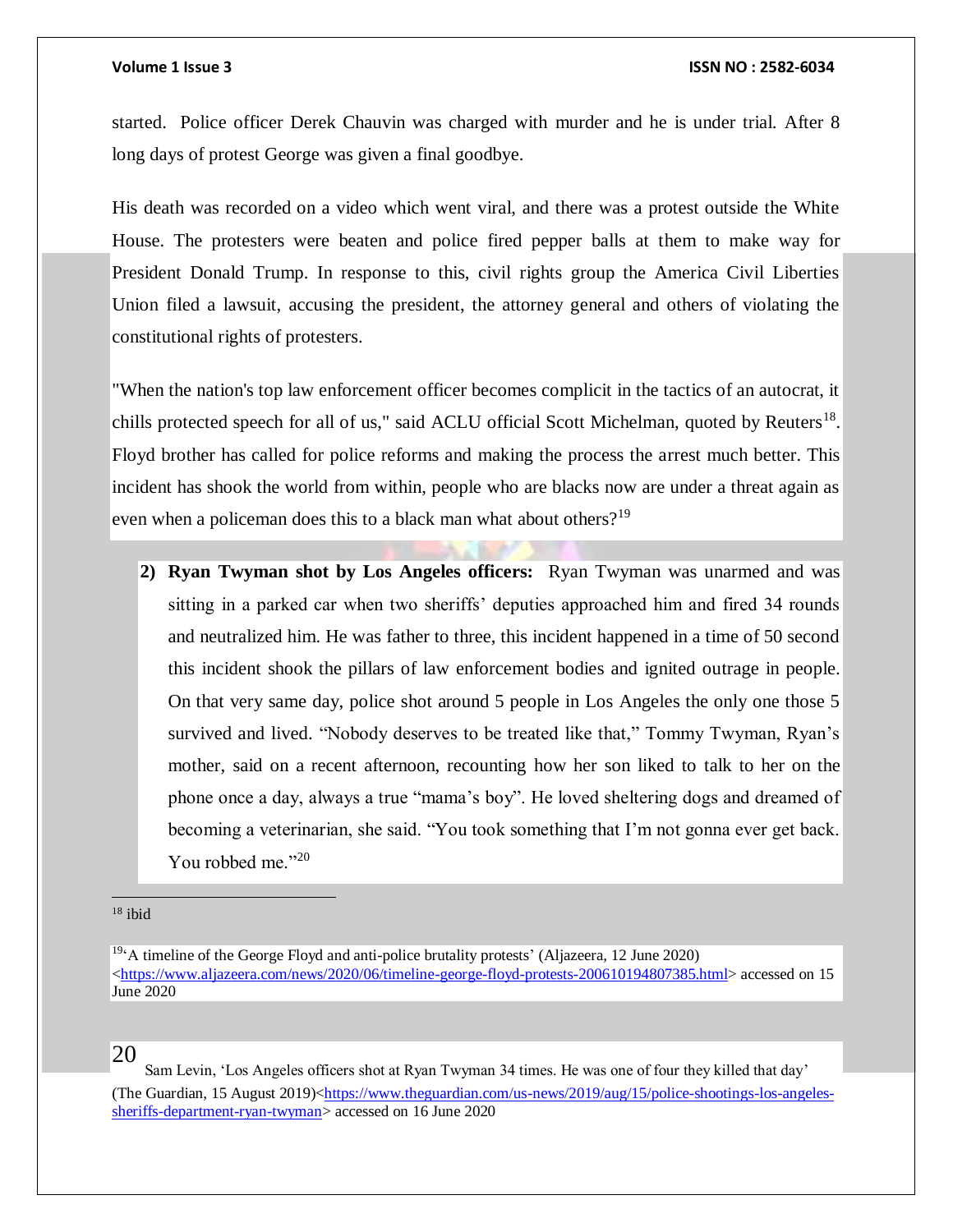$\overline{a}$ 

He was among 500 people, who were killed in police action since 2013 in Los Angeles. This county is seen to be a place of police violence now the person who shot Ryan was previously fired for his misconduct and he was also charged previously for domestic violence, he was also a part of many conspiracies. Federal Bureau of Investigation (FBI) is now investigating the matter. Police in the county were bothering Ryan for a very long time, they detained him many times and this time they were not interested in a chit chat but in some great action to shoot him dead and they succeeded in this.

**3) Brutality against students protesting against CAA/NRC at Jamia Millia University:**  On a fateful day on  $15<sup>th</sup>$  December when the students of JMI were protesting against the Citizenship Amendment Act, 2019 they were lathi-charged by the police. They intruded into the campus and beaten the students in a very harsh manner and this went too badly when many students succumbed to deathly wounds due to such action of the police. The police didn't stop till now they went into the library of the university and vandalized it and beat the student studying there it was all recorded in the camera.

No one from the government came to help the students to protect them from such actions, the whole university campus looked like a war ground, police when asked that why did they went into the university premises said the student lit up the busses on roads and went into hostels and were hiding inside. Male policemen went into the girl's hostel too. In a country where the students who are said the future of a nation are not safe what about others?

**4) Arbitrariness in JNU campus by Delhi Police:** JNU is a central university and it has a very nominal tuition and hostel fee, in 2019 the fees were hiked and it became a problem to many students as there were many students are from the poorer section of the society and due to that they were not accepting the new fee hike. Many students would have lost their opportunity to study their due to this hike so the student union went on a mass but peaceful protest against the government and the JNU administration. The government kept their mouth mum and did notstop Police from beating vehemently the student in the protest.